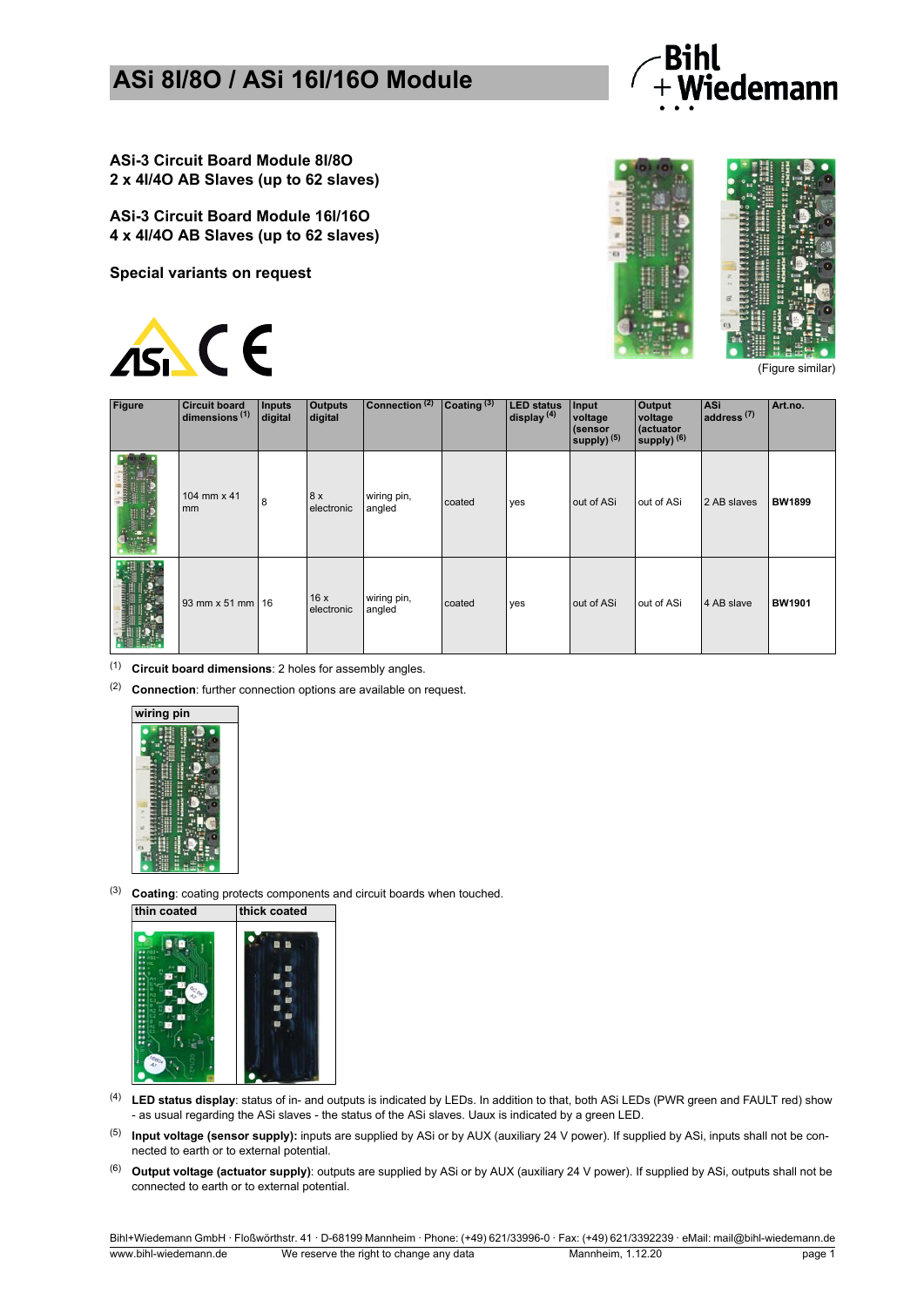

(7) **ASi address**: AB Slave (max. 62 AB Slaves/ASi network), 2 AB slaves (max. 31 modules with 2 AB slaves), Single Slaves (max. 31 Single Slaves/ASi network), mixed use allowed.

For modules with several slave addresses, all slaves addressed to address "0" are turned off. Upon request, slaves are available with specific ASi Slave profiles.

| Article no.                                                | <b>BW1899</b>                             | <b>BW1901</b>                   |  |  |  |
|------------------------------------------------------------|-------------------------------------------|---------------------------------|--|--|--|
| <b>Connection</b>                                          |                                           |                                 |  |  |  |
| ASi / peripheral connection                                |                                           | wiring pins, angled             |  |  |  |
| Length of connector cable                                  |                                           | I/O: max. 1, 5 m <sup>(1)</sup> |  |  |  |
| ASi                                                        |                                           |                                 |  |  |  |
| Profile                                                    |                                           | S-7.A.7, ID1=7 (fixed)          |  |  |  |
| <b>Address</b>                                             | 2 AB slaves                               | 4 AB slaves                     |  |  |  |
| <b>Required Master Profile</b>                             |                                           | ≥M4                             |  |  |  |
| Since ASi specification                                    |                                           | 3.0                             |  |  |  |
| Operating voltage                                          |                                           | 30 V (18  31,6 V)               |  |  |  |
| Max. current consumption                                   | ≤400 mA                                   | ≤500 mA                         |  |  |  |
| Max. current consumption<br>without sensor/actuator supply | ≤65 $mA$                                  | ≤130 mA                         |  |  |  |
| Inputs digital                                             |                                           |                                 |  |  |  |
| Number                                                     | 8                                         | 16                              |  |  |  |
| Power supply                                               |                                           | out of ASi                      |  |  |  |
| Input level                                                | $I_{in}$ <0,3 mA low, $I_{in}$ >2 mA high |                                 |  |  |  |
| <b>Outputs digital</b>                                     |                                           |                                 |  |  |  |
| Number                                                     | 8                                         | 16                              |  |  |  |
| Power supply                                               |                                           | out of ASi                      |  |  |  |
| Max. current                                               | 70 mA per output,                         |                                 |  |  |  |
| consumption                                                |                                           | ∑ (In/Out) ≤200 mA              |  |  |  |
| <b>Display</b>                                             |                                           |                                 |  |  |  |
| <b>LED</b> indicators                                      |                                           | yes                             |  |  |  |
| <b>Environment</b>                                         |                                           |                                 |  |  |  |
| Applied standards                                          | EN 61 000-6-2                             |                                 |  |  |  |
|                                                            | EN 61 000-6-3<br>EN 60529                 |                                 |  |  |  |
| Passive safety                                             | $yes^{(2)}$                               |                                 |  |  |  |
| (up to PLe/SIL 3)                                          |                                           |                                 |  |  |  |
| Operating altitude                                         |                                           | max. 2000 m                     |  |  |  |
| Ambient temperature                                        |                                           | -25 °C  +70 °C                  |  |  |  |
| Storage temperature                                        |                                           | $-40 °C  +85 °C$                |  |  |  |
| Protection class                                           |                                           | IP <sub>00</sub>                |  |  |  |
| Coating                                                    |                                           | coated                          |  |  |  |
| Allowed shock and                                          | ≤15g, T≤11 ms,                            |                                 |  |  |  |
| vibration stress                                           | 10  55 Hz, 0,5 mm amplitude               |                                 |  |  |  |
| Weight                                                     |                                           | 15 <sub>g</sub>                 |  |  |  |
| Dimensions (W / H / D in mm)                               | 51/93/16<br>41 / 104 / 16                 |                                 |  |  |  |

(1) loop resistance: ≤150  $\Omega$ 

(2) Exclusion of errors for the connection of the two ASi and AUX potentials can be assumed in the module. Passive safety for the application can only be achieved if this is ensured for all components used.

| Programming    | <b>Bit Setting Digital IO</b>          |              |                    |                |  |  |  |
|----------------|----------------------------------------|--------------|--------------------|----------------|--|--|--|
|                | D <sub>0</sub><br>D <sub>2</sub><br>D1 |              |                    | D <sub>3</sub> |  |  |  |
|                | input                                  |              |                    |                |  |  |  |
| BW1899, BW1901 | Slave 1:11                             | Slave 1: 12  | <b>Slave 1: 13</b> | Slave 1: 14    |  |  |  |
|                | Slave 2: 15                            | Slave 2: 16  | Slave 2: 17        | Slave 2: 18    |  |  |  |
| BW1901         | Slave 3: 19                            | Slave 3:110  | Slave 3: 111       | Slave 3:112    |  |  |  |
|                | Slave 4: 113                           | Slave 4: 114 | Slave 4: 115       | Slave 4: 116   |  |  |  |
|                |                                        | output       |                    |                |  |  |  |
| BW1899, BW1901 | Slave 1: 01                            | Slave 1: 02  | Slave 1: 03        | Slave 1: 04    |  |  |  |
|                | Slave 2: 05                            | Slave 2: 06  | Slave 2: 07        | Slave 2: 08    |  |  |  |

Bihl+Wiedemann GmbH · Floßwörthstr. 41 · D-68199 Mannheim · Phone: (+49) 621/33996-0 · Fax: (+49) 621/3392239 · eMail: mail@bihl-wiedemann.de page 2 Mannheim, 1.12.20 We reserve the right to change any data www.bihl-wiedemann.de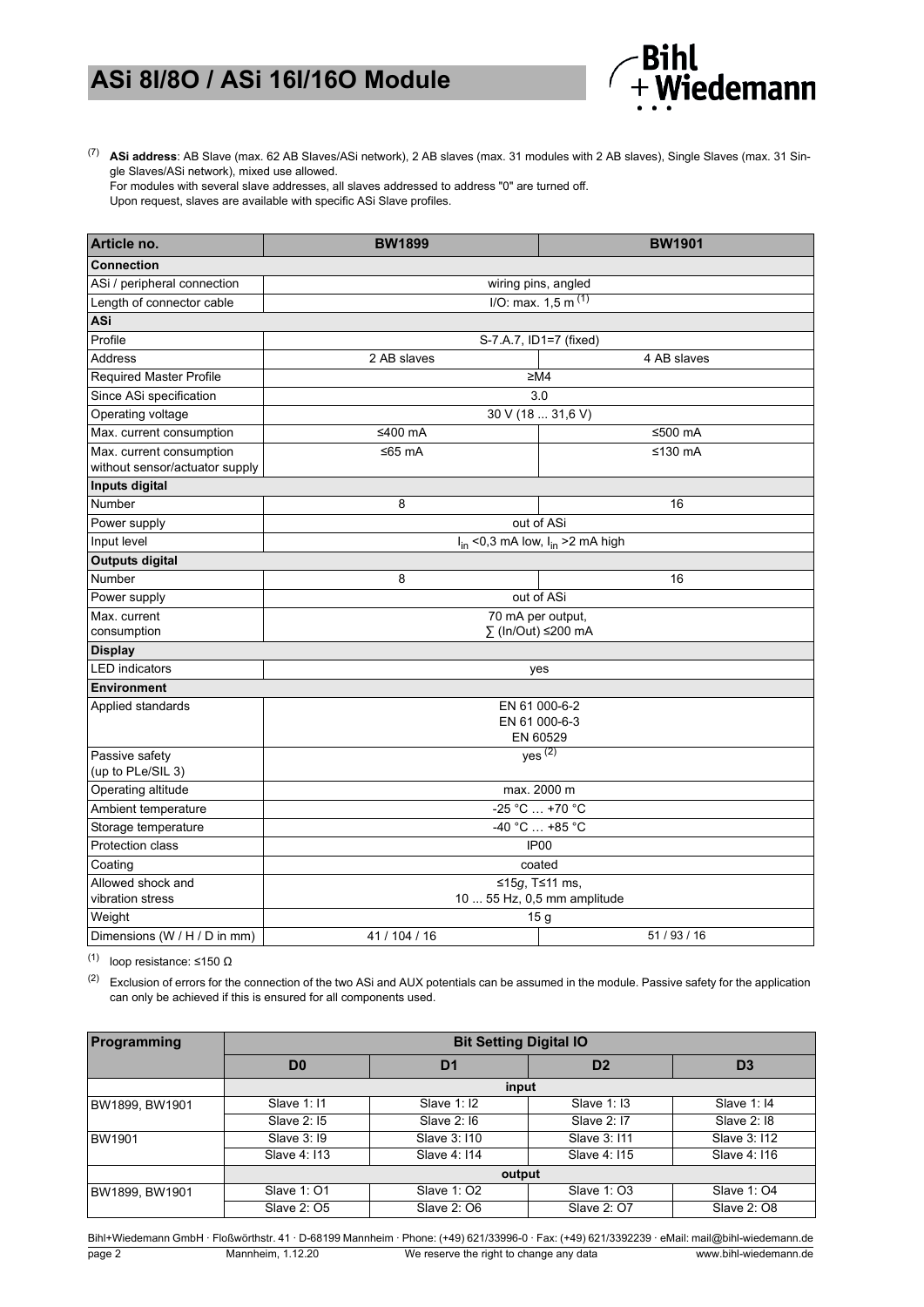

| Programming   | <b>Bit Setting Digital IO</b> |              |                |              |  |  |  |
|---------------|-------------------------------|--------------|----------------|--------------|--|--|--|
|               | D0                            | D1           | D <sub>2</sub> | D3           |  |  |  |
| <b>BW1901</b> | Slave 3: 09                   | Slave 3: 010 | Slave 3: 011   | Slave 3: 012 |  |  |  |
|               | Slave 4: 013                  | Slave 4: 014 | Slave 4: 015   | Slave 4: 016 |  |  |  |

| Programming    | <b>Parameter bit</b>                          |                                                                |                                                            |          |  |  |
|----------------|-----------------------------------------------|----------------------------------------------------------------|------------------------------------------------------------|----------|--|--|
|                |                                               |                                                                |                                                            | P3       |  |  |
| BW1899, BW1901 | $0 = \frac{off}{1} = \text{on}$<br>(Watchdog) | $0 = \text{on} / 1 = \text{off}$<br>(data input filter 128 µs) | $0 = \text{on} / 1 = \text{off}$<br>(synchronous I/O mode) | not used |  |  |

#### **Programming notes**

BW1899, BW1901 Slave addresses are preset "0", changeable via ASi address programming device



Bihl+Wiedemann GmbH ꞏ Floßwörthstr. 41 ꞏ D-68199 Mannheim ꞏ Phone: (+49) 621/33996-0 ꞏ Fax: (+49) 621/3392239 ꞏ eMail: mail@bihl-wiedemann.de www.bihl-wiedemann.de We reserve the right to change any data Mannheim, 1.12.20 page 3